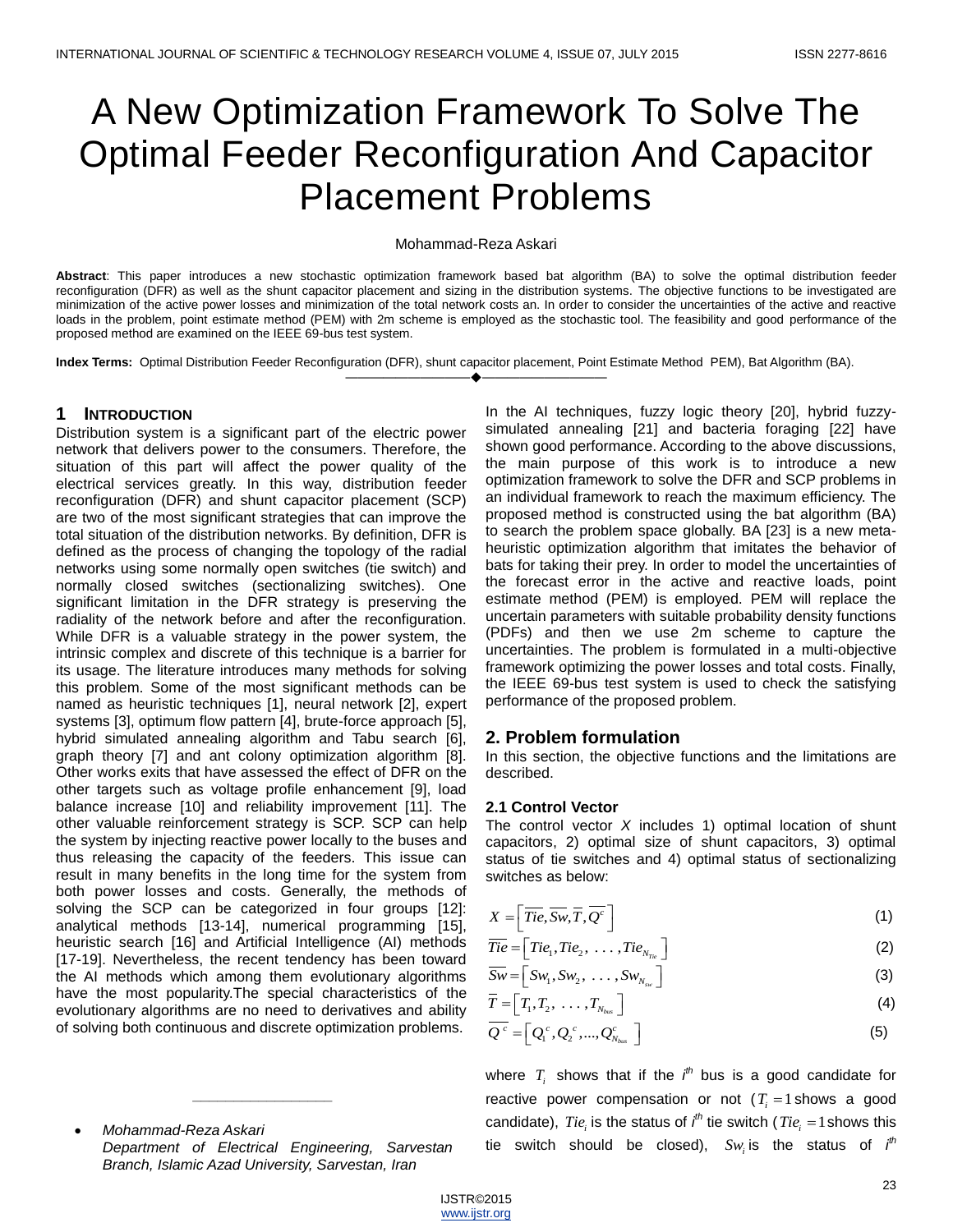sectionalizing switch ( $Sw_i = 1$  shows this sectionalizing switch should be opened), *NSw* is the number of sectionalizing switches in the grid,  $Q_i^c$  is the capacity of shunt capacitor that should be installed on  $\it i^{th}$  bus,  $\it N_{\it Te}$  is the number of tie switches in the grid, and  $N_{\rm \scriptscriptstyle bus}$  is the number of buses in the grid.

## **2.2 Objective Function**

The first objective function is the total resistive losses of the network that should be minimized. Since the problem is investigated in the stochastic framework, the symbol *E* or is used to show expected value here. The amount of active power losses can be computed as follows:

$$
\overline{F}_1(X) = E(P_{loss}(X)) = \sum_{i=1}^{N_{br}} R_i \times |E(I_i)|^2
$$
 (6)

where  $I_i$  is the amount of current in the  $i^{th}$  branch,  $R_i$  is the resistance of the  $i<sup>th</sup>$  branch and  $N_{br}$  is the number of branches. The second target is the total network costs that includes both the cost of power losses and the cost of capacitor placement as follows:

as follows:  
\n
$$
\mathcal{F}_2(X) = E(\cos t(X)) = K_p \times E(P_{loss}) + \sum_{i=1}^{N_{br}} K_i^c \times Q_i^c
$$
\n(7)

where  $K_p$  is the equivalent annual cost per unit of power loss

and  $K_i^{\ c}$  is annual capacitor installation cost.

## **2.3 Constraints and Limitations**

There are some limitations that should be preserved as follows: *- Distribution power flow equations* The power flow

equations are supposed as equality constraints of the problem:  
\n
$$
E(P_i) = \sum_{i=1}^{N_{\text{bus}}} |E(V_i)| |E(V_j)| |Y_{ij}| \cos(\theta_{ij} - E(\delta_i) + E(\delta_j))
$$
\n(8)  
\n
$$
E(Q_i) = \sum_{i=1}^{N_{\text{bus}}} |E(V_i)| |E(V_j)| |Y_{ij}| \sin(\theta_{ij} - E(\delta_i) + E(\delta_j))
$$

where  $N_{bus}$  is the number of buses,  $\,\delta_{_i}$  is the voltage angle of  $\it i^{th}$ bus, *Yij* is the admittance of the feeder between the buses *i* and *j*,  $V_i$  is the voltage of  $i<sup>th</sup>$  bus,  $\theta_{ij}$  is the angle of the admittance of the feeder between the buses *i* and *j*,.

#### *- Capacitor sizes*

Shunt capacitors are made in discrete sizes and generally an integer multiply of the smallest capacitor size as follows:

$$
Q_{\text{Max}}^c = L \times Q_0^c
$$
 (9)

where  $Q_0^c$  is the size of the smallest capacitor in kVar and L is an integer. The available capacitor sizes and their cost per kVar are given in Table 1.

*Table 1 The available capacitor sizes and their costs [21]*

| <b>Numbe</b><br>r | 1   | $\overline{2}$ | 3   | 4    | 5   | 6   | 7        | 8        | 9        |
|-------------------|-----|----------------|-----|------|-----|-----|----------|----------|----------|
| $Q^c$ (<br>kVar)  | 150 | 300            | 450 | 600  | 750 | 900 | 105<br>0 | 120<br>0 | 135<br>0 |
| \$/ kVar          | 0.5 | 0.3            | 0.2 | 0.2  | 0.2 | 0.1 | 0.2      | 0.1      | 0.2      |
|                   | 00  | 50             | 53  | 20   | 76  | 83  | 28       | 70       | 07       |
| <b>Numbe</b>      | 10  | 11             | 12  | 13   | 14  | 15  | 16       | 17       | 18       |
| $Q^c$ (           | 150 | 165            | 180 | 195  | 210 | 225 | 240      | 255      | 270      |
| kVar)             | 0   | 0              | 0   | 0    | 0   | 0   | 0        | 0        | 0        |
| \$/ kVar          | 0.2 | 0.1            | 0.1 | 0.21 | 0.1 | 0.1 | 0.1      | 0.1      | 0.1      |
|                   | 01  | 93             | 87  | 1    | 76  | 97  | 70       | 89       | 87       |
| <b>Numbe</b><br>r | 19  | 20             | 21  | 22   | 23  | 24  | 25       | 26       | 27       |
| $Q^c$ (           | 285 | 300            | 315 | 330  | 345 | 360 | 375      | 390      | 405      |
| kVar)             | 0   | 0              | 0   | 0    | 0   | 0   | 0        | 0        | 0        |
| \$/ kVar          | 0.1 | 0.1            | 0.1 | 0.1  | 0.1 | 0.1 | 0.1      | 0.1      | 0.1      |
|                   | 83  | 80             | 95  | 74   | 88  | 70  | 83       | 82       | 79       |

### *- Bus voltage limitation*

From the operation view, the voltage of the buses should be preserved in the limited ranges as follows:

$$
V_{\min} \le E(V_i) \le V_{\max} \tag{10}
$$

where  $V_{\text{min}}/V_{\text{max}}$  are the minimum / maximum voltage level of the buses.

#### *- Feeder maximum power flow limitation*

Maximum transfer power of the feeders is preserved according to their thermal capacity as below:

$$
|E(P_{ij}^{Line})| < P_{ij, \text{max}}^{Line} \tag{11}
$$

where  $P_{ij}^{Line}$  is the amount of power flow in the line between the buses *i* and *j* and  $P_{ij,\text{max}}^{Line}$  is the amount of maximum power

flow in the line between the buses *i* and *j*.

## *- Radial structure of the network limitation*

The radial structure of the network should be preserved before and after the DFR. The number of main loops of the network is calculated as:

$$
N_{FL} = N_{br} - N_{bus} + 1
$$
\n(12)

## **3. Modeling Uncertainty**

In order to model the uncertainties of the problem, this paper proposes PEM as a suitable tool. PEM uses the idea of replacing each random variable *z<sup>l</sup>* with a PDF function *fzl*. Then, by the use of 2*m* scheme (wherein *m* shows the number of uncertain variables), each PDF is replaced by two concentration points  $z_{l1}$  and  $z_{l2}$ . Fig. 1 shows the schematic diagram of the 2*m* PEM.

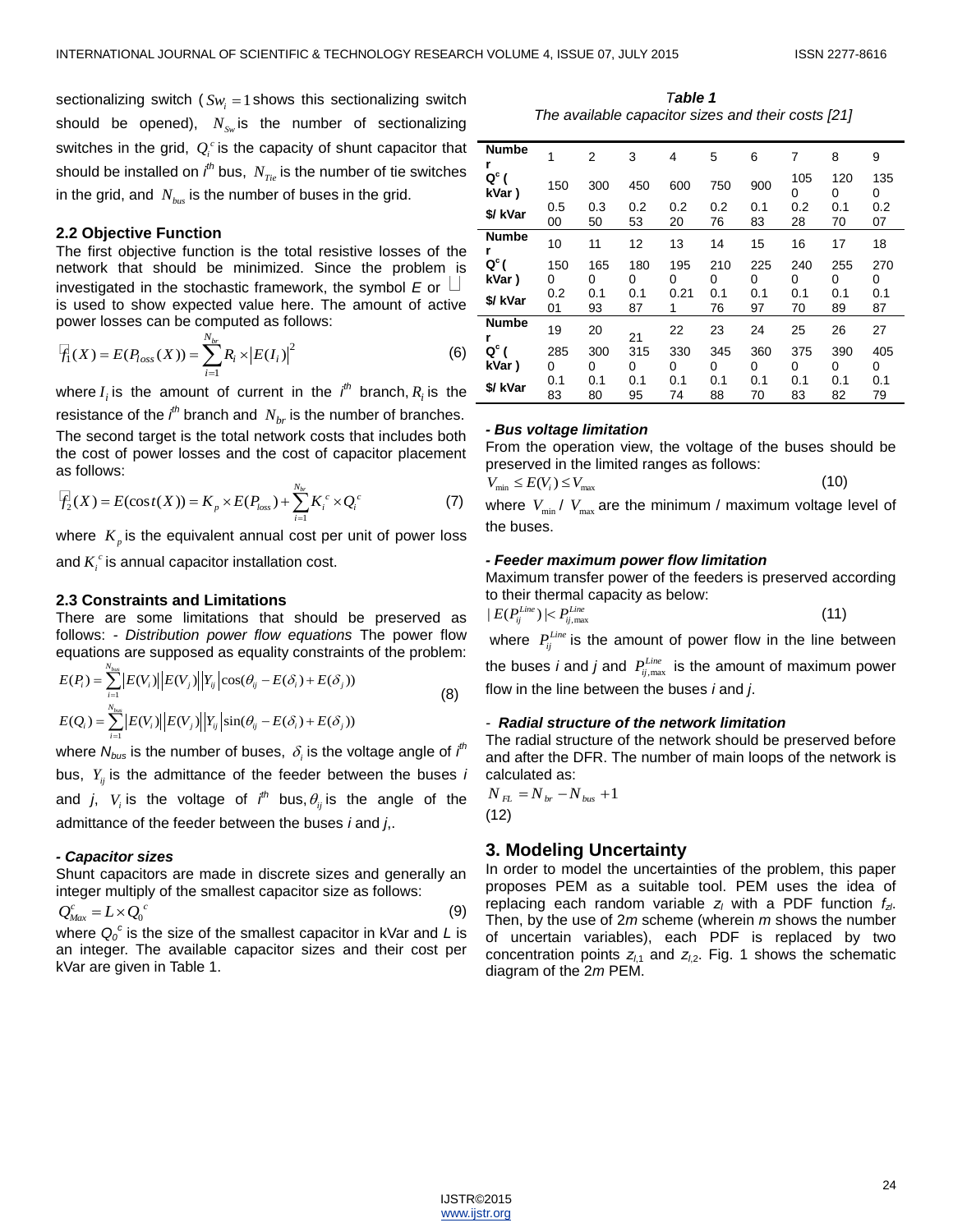

*Fig.1. Schematic representation of 2m PEM*

According to Fig. 1, the uncertainty of the input variables is transferred to the output variables through the PEM. The mean

values of 
$$
z_{l,1}
$$
 and  $z_{l,2}$  are calculated as follows:  
\n
$$
z_{l,k} = \mu_{z_l} + \xi_{l,k} \cdot \sigma_{z_l}; \quad k = 1,2
$$
\n(13)

where  $\sigma_{z_i}$  is the standard deviation of the  $f_{z^l}$ . Each time that

the load flow is run, one of these two concentration points will replace the mean value of the relevant uncertain parameter as follows: follows:<br>  $S = F(\mu_{z1}, \mu_{z2}, \dots z_{l,k}, \dots, \mu_{zm}); k = 1,2$  (14)

$$
S = F(\mu_{z1}, \mu_{z2}, \dots z_{l,k}, \dots, \mu_{zm}); k = 1, 2
$$
\n(14)

where  $\mu_{zl}$  is the mean value of the PDF of the random variable  $z_i$ ,  $S$  is the output of the load flow equations and  $z_{i,k}$  is the *k th* concentration point of *l th* uncertain variable *z<sup>l</sup>* that is calculated using (13). In the (13), the value of  $\xi_{l,k}$  is calculated as:

$$
\xi_{i,k} = \frac{\lambda_{i,3}}{2} + (-1)^{3-k} \sqrt{m - (\lambda_{i,3}^2 / 2)^2}, \quad k = 1, 2
$$
\n
$$
\lambda_{i,3} = \frac{E\left[\left(z_i - \mu_{z_i}\right)^3\right]}{\left(\sigma_{z_i}\right)^3}
$$
\n(16)

The weighting factors of  $\omega_{l,1}$ ,  $\omega_{l,2}$  are calculated as follows:

$$
\omega_{l,1} = -\frac{1}{m} \frac{\xi_{l,2}}{(\xi_{l,1} - \xi_{l,2})}
$$
\n
$$
\omega_{l,2} = +\frac{1}{m} \frac{\xi_{l,1}}{(\xi_{l,1} - \xi_{l,2})}
$$
\n(17)

Finally, the expected value of the output variables (here

targets) are calculated as follows:  
\n
$$
\sigma = \sqrt{\text{var}(S_i)} = \sqrt{E(S_i^2) - [E(S_i)]^2}
$$
\n
$$
E(S_i^j) = \sum_{l=1}^{m} \sum_{k=1}^{2} (\omega_{l,k} \times S_i^j(\mu_{z1}, \mu_{z2}, ..., \lambda_{l,k}, ..., \mu_{vm}))
$$
\n(18)

The variable var shows the variance math operator and  $S_i^j$  is *j th* moment of *i th* objective function *S<sup>i</sup>* .

# **4. Bat Algorithm (BA)**

BA is a population based evolutionary optimization algorithm that imitates the behavior of bat animals to take their prey. The superiority of BA is demonstrated over some others such as honey bee mating optimization [25-28], particle swarm optimization (PSO) [29-30], teacher learning algorithm [31], shuffled frog leaping algorithm [32], cuckoo search algorithm [33] and firefly algorithm [34]. BA is constructed based on four main concepts: 1) bats utilize echolocation process to find distance and identify the difference between prey and food; 2) Each bat in the position *X<sup>i</sup>* flies randomly with the velocity of *V<sup>i</sup>* producing a pulse with the frequency and loudness of *f<sup>i</sup>* and *A<sup>i</sup>* respectively; 3) The loudness of *A<sup>i</sup>* differs in many ways such as reducing from a large value to a low value; and 4) The frequency *f<sup>i</sup>* and rate *r<sup>i</sup>* of each pulse is regulated automatically. After the generation of the initial random bat population, the objective function is calculated for all bats and the best bat *Gbest* is stored.

$$
\mathbf{V}_{i}^{new} = \mathbf{V}_{i}^{old} + f_{i}(Gbest - X_{i}); i = 1,..., N_{Bat}
$$
\n
$$
X_{i}^{new} = X_{i}^{old} + \mathbf{V}_{i}^{new} \qquad ; i = 1,..., N_{Bat}
$$
\n
$$
f_{i} = f_{i}^{min} + \varphi_{1}(f_{i}^{max} - f_{i}^{min}) \qquad ; i = 1,..., N_{Bat}
$$
\n(19)

where  $N_{\text{Bat}}$  is the number of bats in the population;  $\varphi_1$  is a random value in the range  $[0,1]$  and  $f_i^{\max}/f_i^{\min}$  are the maximum/minimum frequency values of the *i th* bat. The above formulation is an improvisation stage for shifting the bat population toward the best bat. The second movement is done using a randomly generated value *β*. If *β* is bigger than *r<sup>i</sup>* ; a new solution around  $X_i$  is generated as follows:

$$
X_i^{new} = X_i^{old} + \varepsilon A_{mean}^{old}; i = 1,...,N_{Bat}
$$
 (20)

where ε is a random value in the range of [-1,1] and  $A^{old}_{mean}$  is the mean value of the loudness of all bats. If the random value  $β$  is less than  $r_i$  then a new position  $X_i^{new}$  is generated randomly. The new position  $X_i^{new}$  will be acceptable if it satisfy

the below conditions:  
\n
$$
[\beta < A_i] \& [f(X_i) < f(Gbest)] \tag{21}
$$

Also, loudness and rate values will be updated as follows:

$$
A_i^{new} = \alpha A_i^{old}
$$
  
\n
$$
r_i^{Iter+1} = r_i^0 [1 - exp(-\gamma \times iter)]
$$
\n(22)

where α and γ are constant values and *Iter* is the number of the iteration during the optimization process.

# **5. Simulation Results**

In this section, IEEE 69-bus test system is used as the case study [35]. This test system has 69 sectionalizing switches and 5 tie switches (dotted lines) with the voltage of 12.66 kV. The compelte data of the network can be found in [35]. The amounts of active and reactive loads are 3,802.19 kW and 2,694.59 kVar, respectively. The value of  $K_P$  is assumed as 168 (\$/kW-yr) as determined by the literature.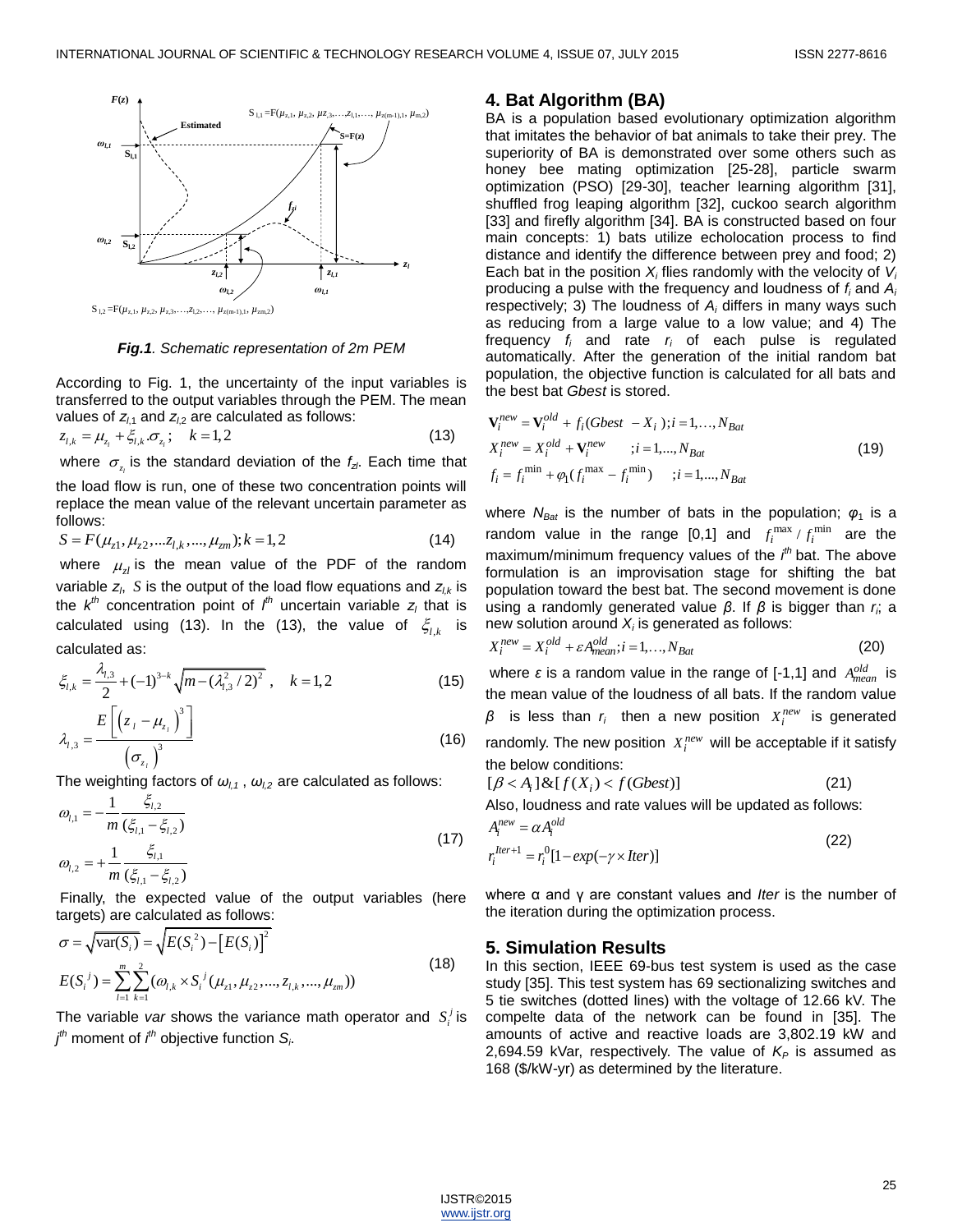

*Fig. 2. Single line diagram of the 69-bus test system*

At first, the results of applying just DFR on the network are shown. Table 2 shows the effect of DFR for reducing the active power losses function. The last column shows the open switches. According to this table, the optimal DFR has reduced the initial active losses from 225 kW to 99.62 kW after reconfiguration.

### *Table 2*

*Optimization of the Active Power Losses in the 69-Bus Test System using DFR strategy (Deterministic Framework)*

| <b>Method</b>              | loss<br>[kW] | loss cost<br>[\$] | voltage<br>(pu)<br>(×10 <sup>-3</sup> ) | Open switches                                         |      |
|----------------------------|--------------|-------------------|-----------------------------------------|-------------------------------------------------------|------|
| Initial Condition          | 225.0        | 37,800.0          | 909.21                                  | s11-66,s13-<br>20,s15-69,<br>54,s39-48                | s27- |
| Chen<br>Liu<br>and<br>[36] | 102.6        | 17,236.8          | 932.11                                  | s11-66.s13-<br>20,s14-15,<br>51.s44-45                | s50- |
| Bi, Liu [37]               | 102.1        | 17,152.8          | 932.11                                  | s11-66,s13-<br>20,s14-15,<br>51.s47-48                | s50- |
| Shirmohammadi<br>$[1]$     | 106.63       | 17,914.2          | 932.11                                  | s11-66,s17-<br>18,s67-68,<br>22,s47-48<br>s11-66,s13- | s21- |
| Li et al. [38]             | 99.62        | 16,736.2          | 942.82                                  | 20,s14-15,<br>51,s47-48<br>s11-66,s13-                | s50- |
| <b>NAGAII</b>              | 99.62        | 16,736.2          | 942.82                                  | 20,s14-15,<br>51,s47-48<br>s11-66,s13-                | s50- |
| <b>Proposed BA</b>         | 99.62        | 16,736.2          | 942.82                                  | 20,s14-15,<br>51,s47-48                               | s50- |

Table 3 shows the results of optimizing the cost function using the SCP problem. Table 3 shows the optimal location and size of shunt capacities to be 300 kVar and 1200 kVar on buses 22 and 60, respectively. By comparison of the results, the superiority of the proposed method over the other well-known methods in the table can be deduced. The initial cost of the system is 37,800 \$ which is reduced to 24,764.57 \$ after the SCP. BA could reach the cost with minimum value in this table.

*Table 3 Optimization of the Cost objective in the 69-Bus Test System using SCP strategy (Deterministic Framework)*

| ltems                     | <b>Initial</b> | GA            | <b>PSO</b><br>and<br><b>Sensitiv</b><br>ity<br>Analysi<br>s [39] | <b>HBMO</b>   | <b>NAGAI</b>  | Propos<br>ed BA<br>[40] |
|---------------------------|----------------|---------------|------------------------------------------------------------------|---------------|---------------|-------------------------|
| Total<br>Losses(k<br>W)   | 225.0          | 154.209<br>24 | 152.480<br>1                                                     | 147.66<br>79  | 147.66<br>79  | 145.56<br>89            |
| Loss<br>reduction<br>(% ) |                | 31.46         | 32.23                                                            | 34.36         | 34.36         | 35.30                   |
| Annual<br>cost<br>(\$/yr) | 38,80<br>0     | 26,483.<br>30 | 26,352.<br>20                                                    | 25,820.<br>11 | 25,820.<br>11 | 24,764.<br>57           |
| Net<br>saving(\$/<br>yr)  |                | 11,316.       | 11,448                                                           | 11,979.<br>88 | 11,979.<br>88 | 13,035.<br>43           |
| Saving<br>(%)             |                | 29.93         | 30.38                                                            | 31.69         | 31.69         | 34.48                   |

Until now, DFR and SCP were solved separately. Now, both DFR and SCP are employed to improve the system. Table 4 shows the results of applying both strategies of DFR and SCP on the case study. The significance of this analysis roots in the nonlinear relationship between the location and size of shunt capacitors and the structure of the network. In order to understand this issue, the optimal capacitor sizes and locations are given in Table 5. As it can be seen, in this case (solving DFR and SCP simultaneously) both the optimal switching scheme and the optimal capacitor sizes and locations are completely changed in comparison with the case of solving DFR or SCP problems individually. Table 4 and 5 show the results of the simulation. According to these tables, the necessity of solving the DFR and SCP in the same framework is evident. Tale 5 shows the optimal switching status as well as the optimal place and size of shunt capacitors.

## *Table.4*

*Comparison of the results of the different algorithms with the proposed method on 69-bus test system (Deterministic Framework)*

| <b>Items</b>                | <b>Initial</b><br><b>Status</b> | Using<br>optimal<br><b>DFR</b> | Using<br>optimal<br><b>SCP</b> | <b>Using DFR</b><br>and SCP |
|-----------------------------|---------------------------------|--------------------------------|--------------------------------|-----------------------------|
| Total<br>Losses(kW)         | 225.0                           | 99.62                          | 145.5689                       | 88.4131                     |
| reduction<br>l oss<br>(%)   |                                 | 55.72                          | 35.30                          | 60.70                       |
| Annual<br>cost<br>(\$/yr)   | 37.800                          | 16.736.2                       | 24.764.57                      | 15.780.11                   |
| Net saving $(\frac{5}{yr})$ |                                 | 21.063.8                       | 13.035.43                      | 22.019.89                   |
| Saving (%)                  |                                 | 55.72                          | 34.48                          | 58.25                       |

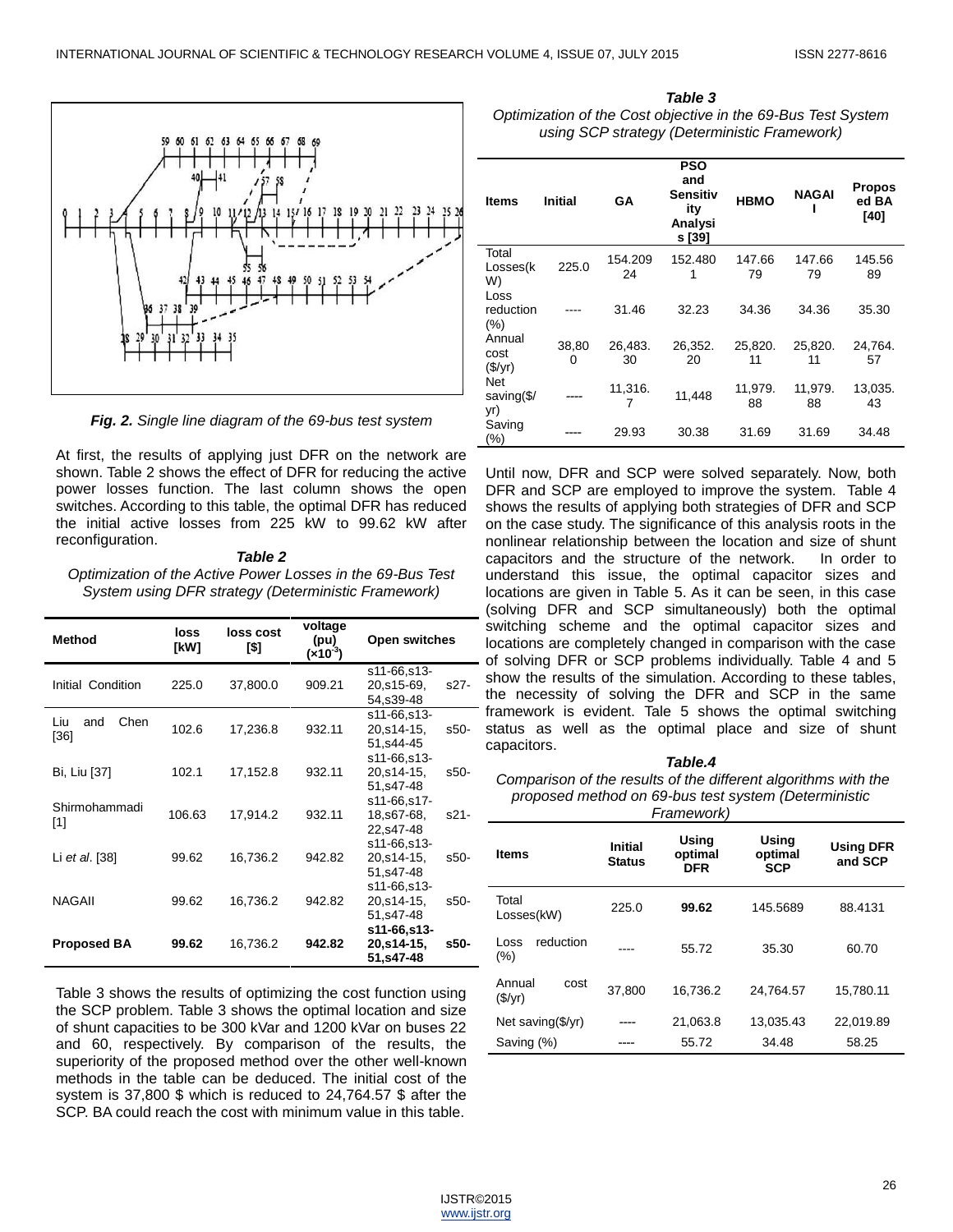*Table.5 Optimal status of switches and capacitors in the system for solving DFR and SCP simultaneously (Deterministic Framework)*

| Open Switches            | s11-43,s13-21,s11-12,s58-59,s27-65 |      |      |  |
|--------------------------|------------------------------------|------|------|--|
| Optimal capacitor places | 27                                 | 37   | 62   |  |
| Optimal capacitor sizes  | 1350                               | 2250 | 1200 |  |

Finally, the simulation results of the stochastic analysis are provided considering the uncertainty of active and reactive loads. The simulation results are shown in Table 6. For better comparison, the results of the deterministic framework are also shown comparatively. According to Table 6, considering uncertainty has resulted in incremental value in all objective functions. This is the cost that we pay to have real outputs with more dependability. Fig. 6 shows the voltage profile of the system for the three cases of optimizing the network using only DFR, only SCP and both DFR and SCP.

## *Table.6*

*The expected value of the objectives in the proposed stochastic framework on 69-bus test system* 

| <b>Items</b>                          | Active<br>power<br>losses | <b>Maximum</b><br>Voltage<br><b>Deviation</b> | <b>Total system</b><br>costs |
|---------------------------------------|---------------------------|-----------------------------------------------|------------------------------|
| Deterministic<br>Framework            | 88.4131                   | 0.04386635                                    | 15.780.11                    |
| <b>Stochastic</b><br><b>Framework</b> | 90.4762                   | 0.05133782                                    | 15.995.32                    |



*Fig. 6. Comparative plot of the voltage profile after solving just DFR, just SCP and both DFR-SCP by the proposed method*

# **6. Conclusion**

The focus of this paper was on the optimal operation and management of the DFR and SCP in the radial distribution system to solve them in the same framework. The simulation results on the IEEE 69-bus test system showed that the proposed BA can solve the DFR and SCP optimally. In addition, it was seen that these strategies should be solved in the same framework to reach the maximum efficiency in the targets. From the stochastic framework, it was deduced that considering uncertainty will result in incremental values in the objectives.

# **7. References**

- [1] M. Rostami, A. Kavousi-Fard, and T. Niknam, Expected Cost Minimization of Smart Grids with Plug-in Hybrid Electric Vehicles Using Optimal Distribution Feeder Reconfiguration, *IEEE Trans. on Industrial Informatics* (2015) 11(2) 388 – 397
- [2] Kim H., Ko Y., and Jung K. H. (1993) "Artificial neuralnetwork based feeder reconfiguration for loss reduction in distribution systems" IEEE Trans. Power Del, 8(3) 1356-1366.
- [3] A. Kavousi-Fard, A.Abunasri, A. Zare, R. Hoseinzadeh, Impact of Plug-in Hybrid Electric Vehicles Charging Demand on the Optimal Energy Management of Renewable Micro-Grids,78 *Energy*, 2014, 904-915.
- [4] A. Kavousi-Fard, T. Niknam, Optimal Stochastic Capacitor Placement Problem from the Reliability and Cost Views using Firefly Algorithm, IET SMT, vol. 8(5), pp. 260 – 269, 2014
- [5] A. Kavousi-Fard, T. Niknam, H. Taherpoor, A. Abbasi, Multi-objective Probabilistic Reconfiguration Considering Uncertainty and Multi-Level Load Model, *IET SMT*, vol 9 (1), 2015, pp.44-55
- [6] Kashem M. A., Ganapathy V., and Jasmon G. B. (1999) ―Network reconfiguration for load balancing in distribution networks‖ in Proc. Inst. Elect. Eng.-Gener., Transm, Distrib, 14(6) 563-567.
- [7] Morton A. B. and Mareels I. M. Y. (2000) "An efficient brute-force solution to the network reconfiguration problem‖ IEEE Trans. Power Del, 15(3) 996–1000.
- [8] Lopez E., Opaso H. (2004) "Online reconfiguration considering variability demand, Applications to real networks" IEEE Trans. Power Syst, 19(1) 549-553.
- [9] Niknam T., Kavousifard A. Aghaei J. (2012) "Scenariobased multiobjective distribution feeder reconfiguration considering wind power using adaptive modified particle swarm optimization" IET Renew. Power Gener, 6(4) 236-247.
- [10] Zhou Q., Shirmohammadi D., Liu W. (1997) "Distribution feeder reconfiguration for service restoration and load balancing" IEEE Trans on Power Sys, 2(2) 724-729.
- [11] Kavousi-Fard A., Akbari-Zadeh M.R (2013) "Reliability Enhancement Using Optimal Distribution Feeder Reconfiguration" Neurocomputing, 106, 1-11
- [12] Ng H.N., Salama M.M.A., Chikhani A.Y. (2000) ―Classification of capacitor allocation techniques‖ IEEE Trans. Power. Del. 15, 387–392.
- [13] Civanlar S., Grainger J.J. (1985) "Volt/Var control on distribution systems with lateral branches using shunt capacitors and voltage regulators. Part II. The solution method" IEEE Trans. Power. App. Syst 104, 3284-3290.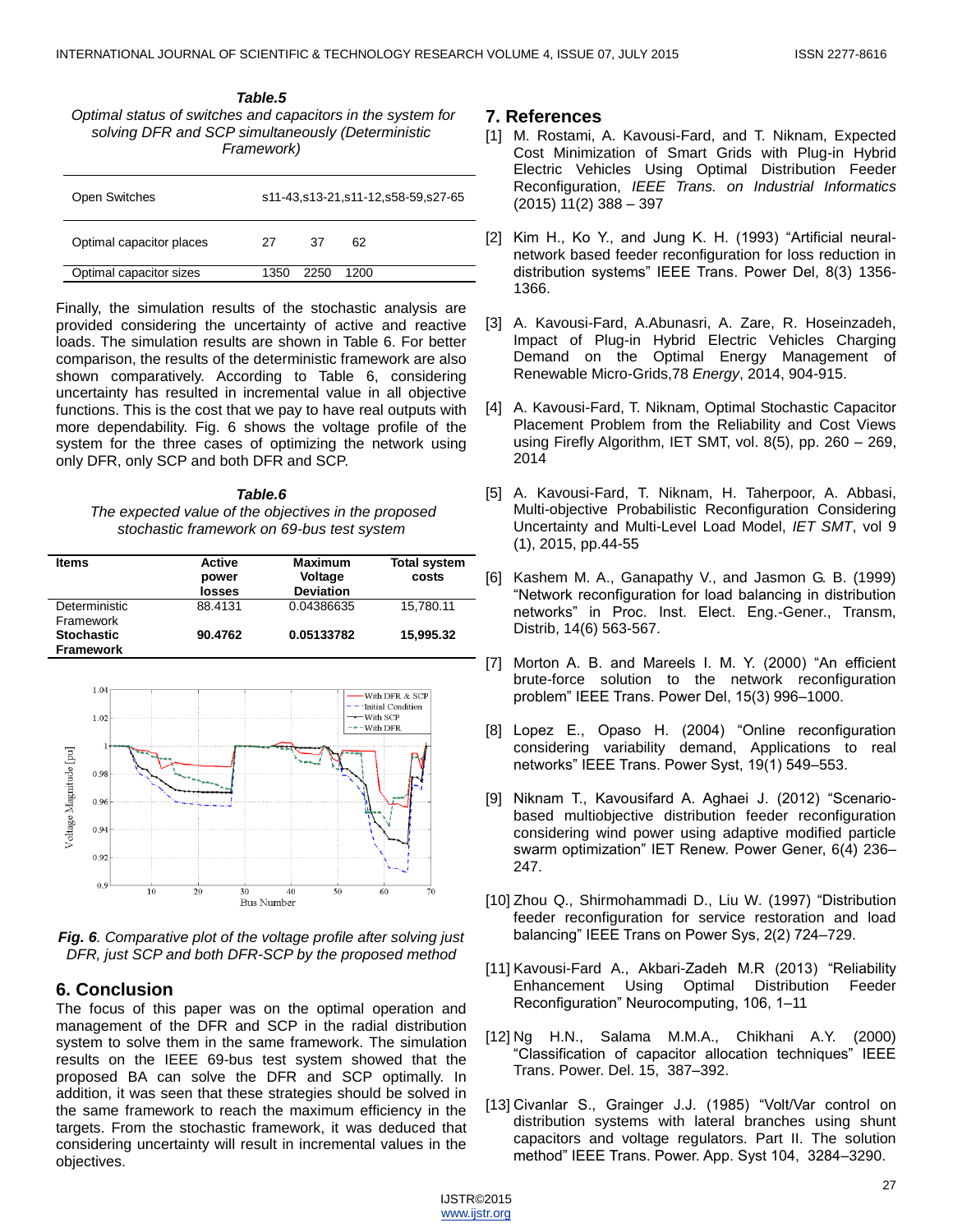- [14] A. Kavousi-Fard, M. A. Rostami, and T. Niknam, Reliability-Oriented Reconfiguration of Vehicle-to-Grid Networks, *IEEE Trans. on Industrial Informatics* (2015) 99  $(1), 1-8.$
- [15] Baldick R., Wu F.F. (1990) "Efficient integer optimization algorithms for optimal coordination of capacitors and regulators‖ IEEE Trans. Power Syst. 5, 805–812
- [16] Chis M., Salama M.M.A., Jayaram S. (1997) "Capacitor placement in distribution systems using heuristic search strategies" IEE Proc. Gen. Trans. Distrib. 144, 225-230.
- [17] Carpinelli G., Proto D., Noce C., Russo A., Varilone P. (2010) "Optimal allocation of capacitors in unbalanced [multi-converter distribution systems: A comparison of](http://www.sciencedirect.com/science/article/pii/S0378779609002703)  some fast techniques based on genetic algorithms" Electric Power Syst. Res., 80(6) 642-650
- [18] Jabr R.A. (2008) "Optimal placement of capacitors in a [radial network using conic and mixed integer linear](http://www.sciencedirect.com/science/article/pii/S0378779607001526)  programming" Electric Power Syst. Res., 78(6) 941-948
- [19] Kavousi-Fard A., Samet H. (2013) "Multi-objective Performance Management of the Capacitor Allocation Problem in Distributed System Based on Modified HBMO Evolutionary Algorithm" Electric Power and Component systems, 41 (13) 1223:1247.
- [20] Masoum M., Jafarian A., Ladjevardi M., Fuchs E.F., Grady W.M. (2004) "Fuzzy approach for optimal placement and sizing of capacitor banks in the presence of harmonics" IEEE Trans. Power Del 19(2) 822–829.
- [21] Bhattacharya S.K., Goswami S.K. (2009) "A new fuzzy based solution of the capacitor placement problem in radial distribution system" Expert Syst. Appl. 36, 4207-4212.
- [22] A. Kavousi-Fard, A. Abbasi and A. Baziar, A novel adaptive modified harmony search algorithm to solve multi-objective environmental/economic dispatch, Journal of Intelligent & Fuzzy Systems, 26(6) (2014), pp. 2817- 2823
- [23] A. Baziar, A. Kavoosi-Fard, Jafar Zare, A novel self adaptive modification approach based on bat algorithm for optimal management of renewable MG, Journal of Intelligent Learning Systems and Applications, 5 (2013) 11-18
- [24] Kavousi-Fard A., Niknam T. (2014) "Multi-Objective Stochastic Distribution Feeder Reconfiguration from the Reliability Point of View" Energy, 64, 342-354
- [25] A. Kavousifard, H. Samet, Power System Load Prediction Based on MHBMO Algorithm and Neural Network, IEEE Conference on Electrical Engineering (ICEE), 2011, pp. 1- 8, Iran
- [26] A. Baziar and A. Kavousi-Fard, An intelligent multiobjective stochastic framework to solve the distribution

feeder reconfiguration considering uncertainty, Journal of Intelligent & Fuzzy Systems, 26 (2014) pp. 2215–2227

- [27] A. Kavousi-Fard, T. Niknam, Considering uncertainty in the multi-objective stochastic capacitor allocation problem using a novel self adaptive modification approach, Electric Power Systems Research, 103 (2013), 16-27.
- [28] A. Kavousi-Fard, H. Samet, Multi-objective Performance Management of the Capacitor Allocation Problem in Distributed System Based on Modified HBMO Evolutionary Algorithm, Electric Power and Component systems, 41 (13) (2013) 1223-1247.
- [29] R. Sedaghati, A. Kavousi-Fard, A hybrid fuzzy-PEM stochastic framework to solve the optimal operation management of distribution feeder reconfiguration considering wind turbines, Journal of Intelligent and Fuzzy Systems 26 (2014) 1711-1721.
- [30] A. Baziar, A. Kavousi Fard, Consideration Effect of Uncertainty in the Optimal Energy Management of Renewable Micro-Grids including Storage Devices, Renewable Energy, 59 (2013) 158-166
- [31] T. Niknam, A. Kavousifard, A. Baziar, Multi-objective stochastic distribution feeder reconfiguration problem considering hydrogen and thermal energy production by fuel cell power plants, Energy, 42(1) (2012) 563-573.
- [32] A. Kavousi-Fard, M. R. Akbari-Zadeh, Reliability Enhancement Using Optimal Distribution Feeder Reconfiguration, Neurocomputing, 106 (2013) 1–11.
- [33] A. Kavousi-Fard, F. Kavousi-Fard, A New Hybrid Correction Method for Short Term Load Forecasting Based on ARIMA, SVR and CSA, Journal of Experimental & Theoretical Artificial Intelligence, 2013. In press. DOI:10.1080/0952813X.2013.782351
- [34] A. Kavousi-Fard, T. Niknam, M. Golmaryami, Short Term Load Forecasting of Distribution Systems by a New Hybrid Modified FA-Backpropagation Method, Journal of Intelligent and Fuzzy systems, 2013. DOI: 10.3233/IFS-131025
- [35] A. Kavousi-Fard, T. Niknam, Optimal Distribution Feeder Reconfiguration for Reliability Improvement Considering Uncertainty, *IEEE Trans. On Power Delivery*, 29(3) (2014) 1344 - 1353
- [36] A. Kavousi-Fard, T. Niknam, M.R. Akbari-Zadeh, B. Dehghan, Stochastic framework for reliability enhancement using optimal feeder recon figuration, *Journal of Systems Engineering and Electronics* Vol. 25, No. 5, August 2014, pp.901–910
- [37] A. Kavousi-Fard, T. Niknam, M. Khooban, An Intelligent Stochastic Framework to Solve the Reconfiguration Problem from the Reliability view, *IET* SMT, 8(5), 2014, p.  $245 - 259$
- [38] Zhenkun L., Xingying C., Kun Y., Yi S., Haoming L. (2007) ―A hybrid particle swarm optimization approach for